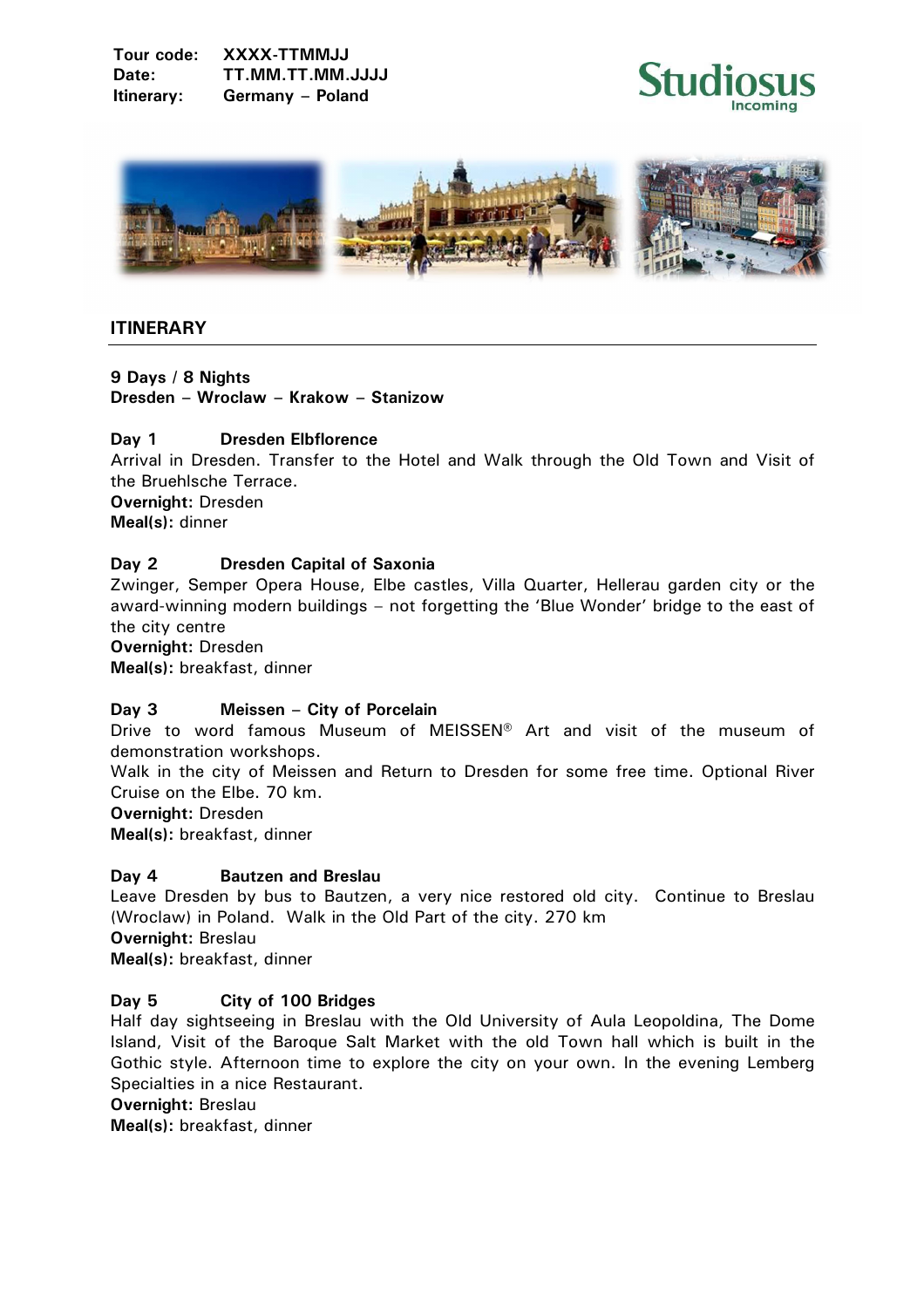

## **Day 6 Fall in Love with Krakow**

Bus drive to the City of Krakow (UNESCO World Heritage) with a stop in Opole. 270 km. Enjoy an evening in the lively old town of Krakow, full of nice restaurants and bars or book a Chopin classical concert in the Bonerowski Palace.

**Overnight:** Krakow

**Meal(s):** breakfast, dinner

#### **Day 7 Krakow**

Krakow is known as the most beautiful city of Poland. Visit the Jewish District of **Kazimierz** to explore the area which used to be inhabited by one of the most diverse Jewish communities in Europe. See Wawel Hill with the Royal Palace and Visit **St. Mary's Church**, where the stunning medieval altar sculpted by Veit Stoss is located and a bugle call sounds towards the four corners of the world every hour on the hour. See the main Market with stunning architecture.

**Overnight:** Krakow

**Meal(s):** breakfast, dinner

#### **Day 8 Giant Mountains (Riesengebirge)**

Drive towards the Riesengebirge (Giant Mountains) and see the Swidinica Church of Peace (UNESCO-World Heritage). Continue to Jelenia Gora and walk through the romantic city. Continue to Stanizow to stay in a former castle. 370 km.

**Overnight:** Stanizow

**Meal(s):** breakfast, dinner

#### **Day 9 Departure**

Return to Dresden. 180 km. Individual Departure in the afternoon **Meal(s):** breakfast